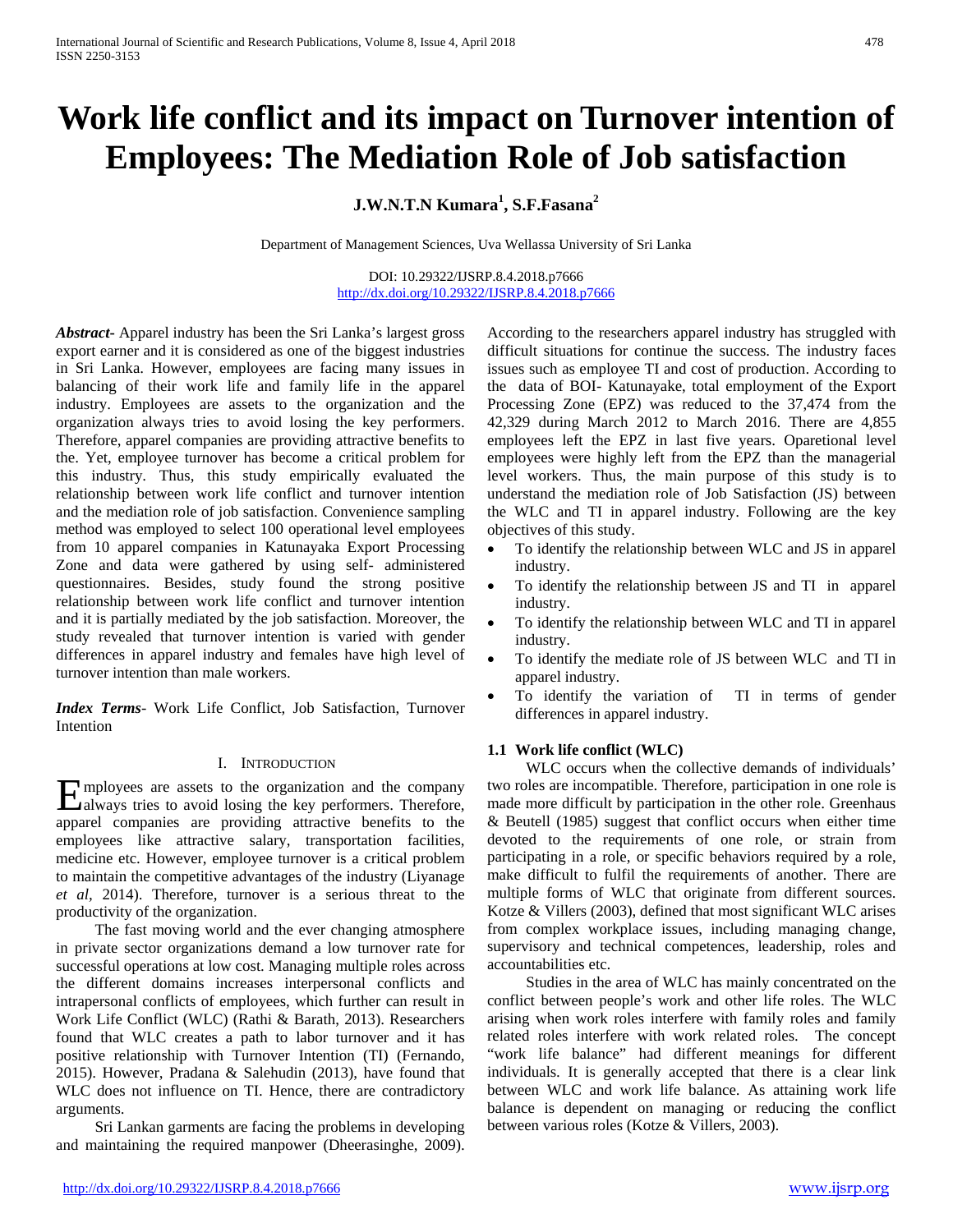## **1.2 Job satisfaction (JS)**

 Job satisfaction was explained as a function of job features, other people and personal dispositions. Under social exchange relationships, employees are more likely to remain with an organization if they feel that their supervisors value their contributions and well-being, communicate well with them, and treat them with respect and recognition. Further, organizational culture also influences on the JS of the employee (Medina , 2012). The concept of JS has been developed in many ways by many different researchers with their new findings. JS can be seen within the broader context of the range of issues. It can be impact on individual's quality of working life. To be a successful organization, it must continuously ensure the satisfaction of employees.

 JS is closely related to the performance and quality of work performed by an employee. The competitors can imitate other assets like technology, processes and methods, while the HR are unique to the organization. Organizations are investing a lot on HR in terms of recruiting, training, developing, maintaining and retaining them in the organization. Spector (1997), has defined the nine factors for measure the JS. The nine facets are Pay, Promotion, Supervision, Fringe Benefits, performance based rewards, Operating Procedures, Coworkers, Nature of Work, and Communication. These factors figure into an individual's job satisfaction in this study.

## **1.3 Turnover intention (TI)**

 Today's business organizations are faced major problem that their vital employees are leaving from the organization. Employee turnover has always been a matter of concern for organizations. It is serious issues especially in the field of HRM. A large degree of employee turnover may be harmful to both the organization as well as the employee's career (Saeed *et al,* 2014). The number of employees' positive intention to leave is create problems form of weakening internal HR strength (Ghayyur & Jamal, 2012).

 TI has been incorporated into most employee turnover models in the published literature (Medina , 2012).TI is an intention that employee has, to leave the organization. In other words, intention to leave a job is an immediate precursor to actually leaving. Therefore, retain of employee is an important part of building sustainable competitive edge for any business (Pradana & Salehudin, 2013).

 Mobley, Homer & Hollingsworth (1978), have defined three dimensions for measuring TI. According to researchers TI is an attitudinal (thinking of quitting), decisional (intention to leave), and behavioral (searching for a new job) process. It is very important to minimize the TI of the skilled employees for longer time period. According to the past researchers, employees' TI arises due to role conflict between dual careers. Therefore, the employees' retention strategy through balance work and life approach is important for the organization (Ghayyur & Jamal, 2012).

## **1.4 Link between Work Life Conflict, Job Satisfaction and Turnover Intention**

WLC & JS may have detrimental consequences for employees through the high demands and expectations from both work and the family domains. Because of high work demands,

workers spend more time on the job and get very little time for their family (Rathi & Barath, 2013). According to the key findings of (Akram & Hassaan ,2013; Fernando, 2015; Rathi & Barath, 2013) WLC has a negative relationship with JS. Moreover, WLC were created less performances and it created job dissatisfaction. Further, FIWC is weakly negatively related to JS (Akram & Hassaan, 2013). Therefore, this study has formulated the hypothesis in following way.

 **Hypothesis 1**: There is a negative relationship between work family conflict and job satisfaction.

 Hence, JS is work related research topic in the field of organizational behavior. According to Spector (1997), there is an association between JS and TI of employees. When the employees are not satisfied with their jobs and organizations do have not trust in their employees, the employee's TI will be greater. Researchers identified JS as the best indicator of employ intention to perform. Saeed et al, (2014) indicates that there is a negative and significant relationship between JS and TI of employees in various industries and employees who have higher JS were less likely to leave the companies. It was also agreed with the findings of studies done by Choo et al, 2013 and Ozba & Cicek, 2014. Mobley et al (1978), explained that JS leads to the individual thinking of quitting, which in turn may lead to intention to search for alternatives and ultimately to an intention to quit. According to Liyanage & Galhena (2011), employees leave their jobs when their needs are not being satisfied by present job and an alternative job becomes available. Based on above arguments, this study has developed following hypothesis.

 **Hypothesis 2**: There is a negative relationship between Job Satisfaction and Turnover Intention.

 Further, WLC causes to the TI which ultimately has negative effect on organization performance (Alsam et al., 2013). Researchers have found that, WLC has a positive effect on TI (Ozba & Cicek , 2014; Ghayyur & Jamal, 2012 ) . Further, Haar & Roche (2012), explained that WIF and FIW as predictors of TI. However, some researchers found that, WLC does not influence on TI significantly (Pradana & Salehudin, 2013). Contradictory arguments are visible in the current literature. Mihelic (2014), found that employees with younger children are less likely to think about leaving the organization. Studies have identified that, WLC for married respondents with higher impact on TI. Based on above contradictory findings, following hypothesis was formulated.

 **Hypothesis 3**: There is a negative relationship between work family conflict and turnover intention.

 Finally, this study also believe that the job satisfaction can mediate the relationship between WLC and TI since job satisfaction was identified as a pleasurable or positive emotional state resulting from the appraisal of one's job (Locke, 1976). Previous researches have already identified WLC as an antecedent of job satisfaction (Akram & Hassaan, 2013; Fernando, 2015; Rathi & Barath, 2013) meanwhile TI as a consequence of Job satisfaction (Liyanage & Galhena, 2011; Spector, 1997). But, the interrelationship between WLC and TI through JS was not found and this study has formulated a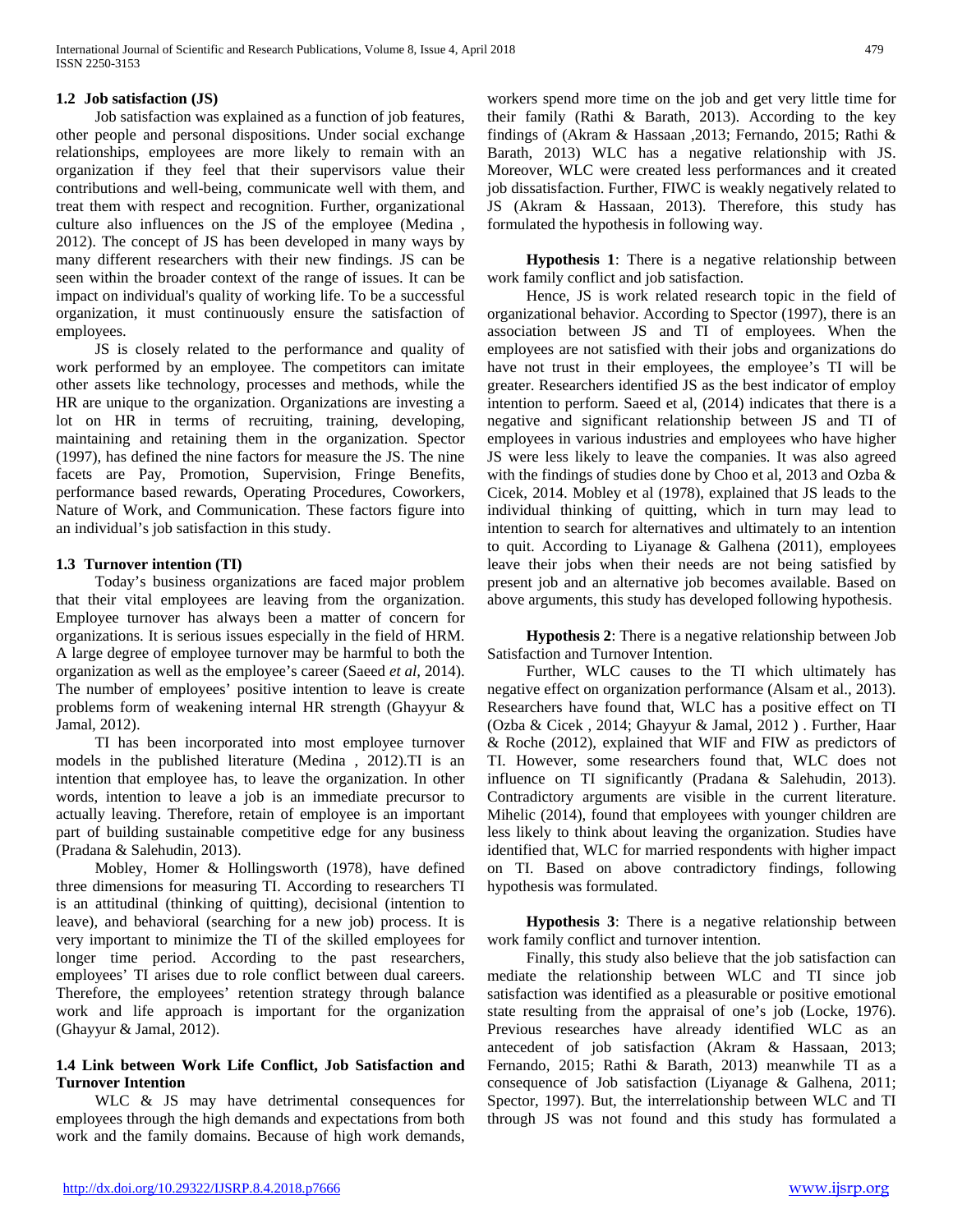hypothesis as follow with the aim of addressing above knowledge gap.

 **Hypothesis 4**: Job satisfaction mediates the relationship between work life conflict and turnover intention.

## **1.5 Variation of WLC, JS and TI in terms of Gender Differences.**

 Social judgment for men usually comes from work role and social judgment for women usually comes from family role. Women do substantially more housework than men, and this is especially true for married men and women. (Xu, 2009). However, today trend of dual earner families is increasing rapidly than before. Therefore, married women also entering into the corporate world. If women involve much in work, it will differ from social expectations which will lead to WLC in a high degree (Xu, 2009).

 King, (2005) explained that, there is no differences between men and women in WLC. Both men and women are equally benefited by the family supportive culture of any organization and did not differ significantly on the social support they received from their workplace (Baral & Bhargava, 2011). Some researchers were suggested that the women experience higher levels of WLC than men (Greenhaus and Beutell, 1985; Dheerasinghe, 2009; Saeed *et al,* 2014). There are contradictory arguments. Moreover, Saeed *et al* (2014), found that TI of females varies from TI of males. Therefore, this study was based on the gender differences to find variation of WLC based TI with gender differences.

## **1.6 Conceptual framework**



**Figure 1: Conceptual framework**

## II. METHODS

 The study investigated the mediating effects of JS on the relationship between WLC and TI. The target population is defined as the entire group a researcher is interested in. There are 13 EPZs administrates under the BOI. Among them Katunayake EPZ contributes to highest employment opportunities. Therefore, all the operational level employees in apparel companies of Katunayake EPZ were considered as the population. 100 operational level employees (58 females and 42 males) were selected according to the stratified sampling technique from the 10 apparel companies. A survey method was adopted for collecting data from operational level employees and selfadministered questionnaire was utilized as the data collection tool.

## **2.1 Measures and Materials**

 Work Life Conflict: WLC was measured through a scale consisting eight items under the two dimensions namely work interference with family conflict (WIFC)and family interference with work conflict (FIWC) developed by Gutek, Searle, and Klepa (1991). Four items targeted WIFC. Four items measured FIWC. Response options were based on a 5-point Likert scale that ranged from strongly disagrees to strongly agree. The reliability (Cronbach alpha) of the work-family conflict scale in this study was 0.87.

 Job Satisfaction: The Job Satisfaction Survey developed by Spector (1997) was used to measure the variable job satisfaction using nine dimensions and this questionnaire is widely used in many researches and well established among the other job satisfaction scales. The Cronbach alpha value for the job satisfaction was obtained as 0.88. Data were collected using five point Likert scale ranging from 1 (strongly agree) to 5 (strongly disagree).

Turnover Intention: Turnover Intention was measured with the three-item measure used by Pfeffer (2007). Participants responded to items such as "I am thinking about leaving this organization" using a 5- point Likert scale ranging from 1 (strongly disagree) to  $5$  (strongly agree). The reliability (Cronbach alpha) of the work-family conflict scale in this study was 0.78.

Hence, descriptive analysis was used to analyze the level of WLC. TI and JS. Correlation and regression analysis were utilized to analyze the relationship of the variables. Further, to analyze the mediation role of JS, Baron and Kenny mediation and Sobel test were adopted. Finally, ANOVA was used to identify the variation of TI in terms gender differences.

## **2.2 Profile of the sample**

 The sample was comprised with, 42% of male employees and 58% of female employees. Majority of them were fallen between the age of 21-40 which is about 50% of the total sample. Further, the sample shown that the majority of the participants were sewing machine operators (34%). The results constitute that 36% employees are married while only 64% are single. Hence, 68% of the employees' partners (spouse) were not engaged in paid employment and only 32% of them were having paid employment. Besides, most of the employees have no children (57%).

## III. RESULTS

## **3.1 Descriptive Analysis**

The mean value of WLC was  $3.1513$  ( $2.5 < x < 3.5$  which implies that employees moderately agreed with the existing level of WLC and it has dispersed by 0.4940 of standard deviation from its mean. The mode of 3.38 represented that the most of the operational level employees had agreed with the existing situation of WLC. Coefficient of variation denoted that the dispersion of data points in a data series around the mean which was 15.67% represented operational level employees had same attitude towards their WLC. Therefore, it can be determined that operational level employees had the same opinion and less difference in their opinion on the WLC.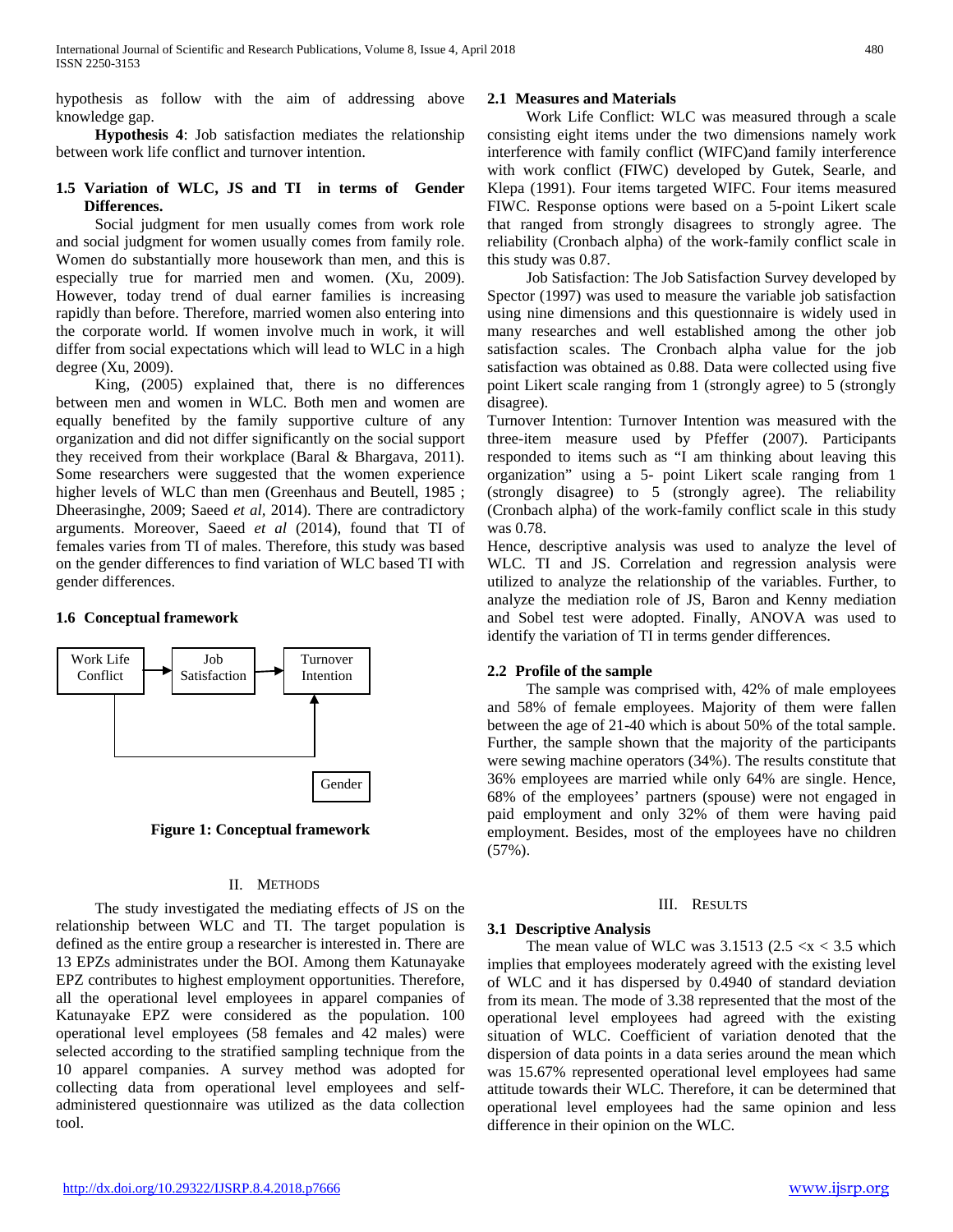Mean value of JS is 3.1233. Mean value was between the range of  $2.5 < 3.1233 < 3.5$ , it discovered that employees moderately agreed for existing level of pay, promotion, supervision, fringe benefits, performance based rewards, operating procedures, coworkers, nature of work, and organizational communication. It has dispersed by 0.3849 of standard deviation from its mean. The mode of 2.89 represented that the most of the operational level employees had moderately agreed with the existing situation of JS. Coefficient of variation denoted that the dispersion of data points in a data series around the mean which was 12.32 % represented operational level employees had same attitude towards their JS.

 Hence, the mean value of employee TI was 2.9633. It implies that employees moderately agreed with the aforementioned process of TI. The mode of 3.17 represented that the most of the operational level employees moderately agreed with the existing situation of TI and its dimensions. When consider the standard deviation, higher value represents that response for TI was not widely dispersed from its mean value. The standard deviation and coefficient of variance is 0.5619 and 18.96% respectively. Highest coefficient variation represents that there is a similar level of perception towards the TI.

## **3.2 Correlation Analysis**

Table 1: Summary of correlation analysis (with Hypothesis)

|            | Value                |       | raolo 1. Bullillary of correlation and yold (with 11 yelliche)<br>$\langle$ Null | Alternative    |
|------------|----------------------|-------|----------------------------------------------------------------------------------|----------------|
|            | Significant<br>level |       | <b>Hypothesis</b>                                                                | Hypothesis     |
| WLC and JS | 0.000<br>0.05        |       | $\langle$ Rejected                                                               | $H_1$ accepted |
| JS and TI  | 0.000<br>0.05        | $\lt$ | Rejected                                                                         | $H_2$ accepted |
| WLC and TI | 0.000<br>0.05        |       | $\langle$ Rejected                                                               | $H_3$ accepted |

 The Table 1 shows the summary of correlation analysis. Accordingly, correlation between WLC and JS was -0.762 which implied that there is a strong negative relationship between WLC and JS and the relationship is significant since the p-value is 0.000. Therefore, the null hypothesis was rejected  $(H_0)$  and accepted the alternative hypothesis  $(H<sub>1</sub>)$  which says that there is a negative relationship between WLC and JS.

 Hence, the job satisfaction is inversely related to turnover intention. Correlation coefficient between JS and TI was -0.771. It suggested that there is a strong negative relationship between JS and TI among operational level employees in apparel sector. Moreover, the p-value was 0.000 which indicates that the relationship between JS and TI was significant. Therefore, researcher rejected the null hypothesis  $(H_0)$  and accept alternative hypothesis  $(H_1)$  which is there is a negative relationship between JS and TI.

 This study also tested the impact of WLC on TI. The findings & the data empirically proved the facts detailed in the literature review. Due to high work demands, employees spend more time on the job and get very little time for their family. It has impact on the employee turnover intention. Accordingly, the Pearson's correlation between WLC and TI was 0.786 which implied that there is a strong positive relationship. Furthermore, p-value of 0.000 emphasizes that the relationship is significant between WLC and TI. Therefore, the null hypothesis  $(H_0)$  was rejected and accepted the alternative hypothesis  $(H_1)$  which is there is a positive relationship between WLC and TI.

#### **3.3 Regression and Mediation Analysis**

 This study also aimed at identifying the mediating role of JS between the relationship of WLC and TI. To achieve this objective, study was utilized Baron and Kenny mediation analysis. Following figures shows the paths which explain the relationship among independent, dependent and mediating variables.



**Figure 2: Paths for Regression and Baron and Kenny mediation analysis**

 According to the Figure 2, paths a, b and c are called direct effects. The mediation effect, in which WLC leads to TI through JS, is (path c') called the indirect effect. The purpose of the path c, a, b is to establish that zero order relationships among the existing variables. According to the analyzed data following relationships are significant, therefore researcher was concluded that mediation is possible.

 Hence, study compared the results of following Table 2, simple regression weight on WLC when prediction of TI (Path-a) and Multiple regression weighted on WLC and JS both are together to prediction of TI (Path- b) to identify the mediation effect of JS between WLC and TI. In this study  $H_4$  addressed the role of JS as a mediator in the relationship between WLC and TI. Path C indicates that the total effect of WLC on TI ( $B = 0.894$ , p=0.000) decreases when the mediator JS is included in the model (B= 0.537, p=0.000). The direct effect of WLC on TI decreases but it was significant.

#### **Table 2: Summary of regression analysis**

| Path<br>C   | Unstandardized<br>Beta<br>0.894 | Std.<br>Error<br>0.071 | Standardized<br>Beta<br>0.786 | Sig.<br>0.000 |
|-------------|---------------------------------|------------------------|-------------------------------|---------------|
| $\mathbf A$ | $-0.593$                        | 0.051                  | $-0.762$                      | 0.000         |
| B           | $-1.126$                        | 0.094                  | $-0.771$                      | 0.000         |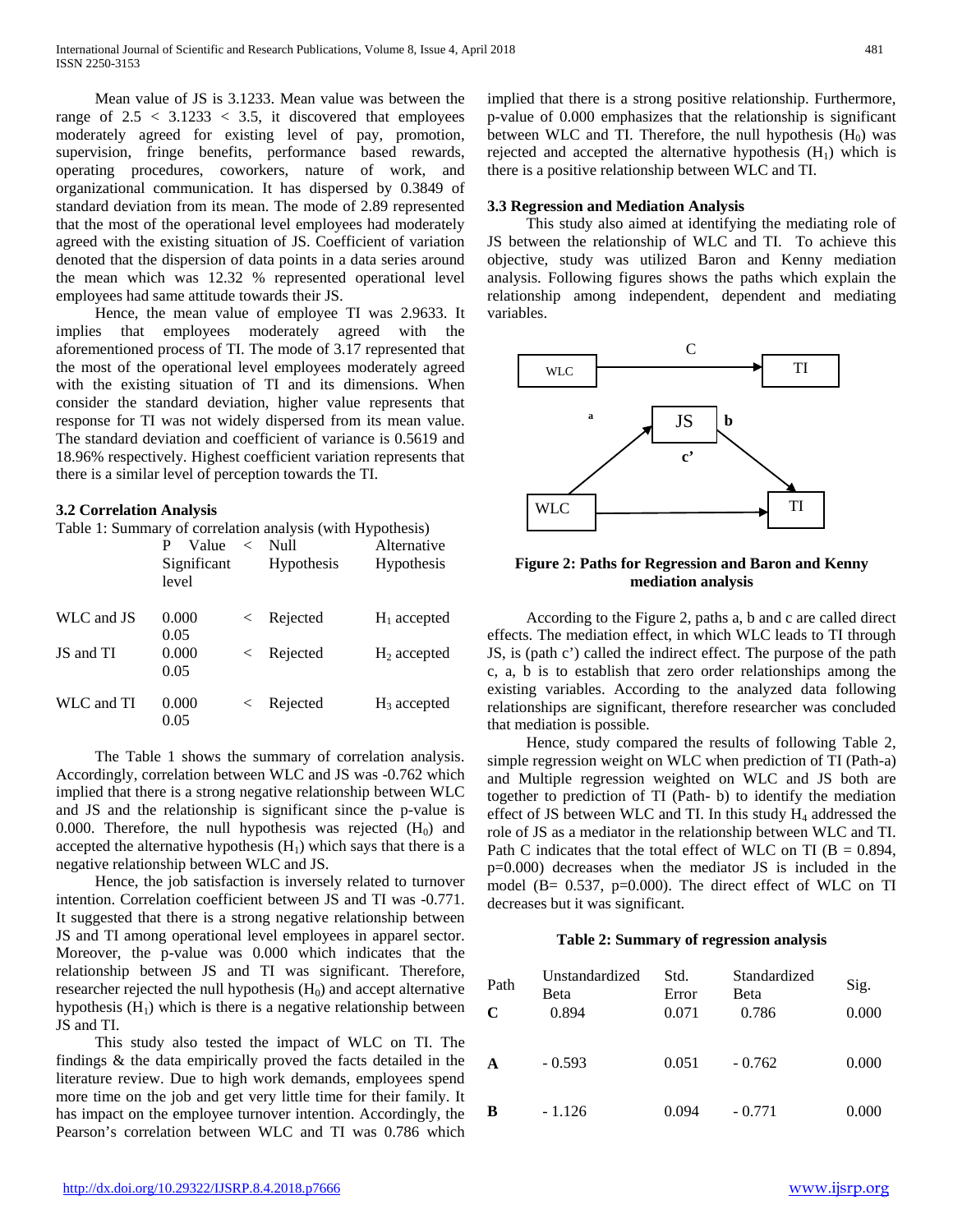| $\mathbf{c}^{\prime}$ | 0.537 | 0.099 | 0.473 | 0.000 |
|-----------------------|-------|-------|-------|-------|
|                       |       |       |       |       |

 Moreover, the strength of c' has reduced drastically (unstandardized beta value difference between c and c' is 0.357) Therefore, JS is a partial mediator of the relationship between WLC and TI. Moreover, the indirect effect of WLC on TI.

 The Sobel test was used to calculate the mediate effect of JS between WLC, and TI in apparel industry. Following table presents the overall summary of the path and b. From that Table 3, researcher is calculated the Sobel test results by using Microsoft Excel and online Sobel calculator (http://quantpsy.org/sobel/sobel.htm).

#### **Table 3: Summary of path a and b**

| Path<br>А | Unstandardized<br>Beta<br>$-0.593$ | Std.<br>Error<br>0.051 | Standardized<br><b>Beta</b><br>$-0.762$ | Sig.<br>0.000 |
|-----------|------------------------------------|------------------------|-----------------------------------------|---------------|
| B         | $-1.126$                           | 0.094                  | $-0.771$                                | 0.000         |

Figure 3: Results of the Sobel analysis

$$
z = \frac{ab}{\sqrt{(b^2 \text{SE}_a^2) + (a^2 \text{SE}_b^2)}}
$$

a = Unstandardized Beta of path a

 $s_a$  = Standard error of path a

b = Unstandardized Beta of path b

 $s<sub>b</sub>$  = Standard error of path b

 According to the results of Figure 3, statistic for the Sobel test is 8.34, with an associated p-value of 0.000. The fact that the

| <b>Results</b>                                                                      |
|-------------------------------------------------------------------------------------|
| Indirect Effect $(a \cdot b) = 0.667718$                                            |
| Sobel's SE = $\sqrt{(a \cdot \text{SE}b)^2 + (b \cdot \text{SE}a)^2} = 0.080030719$ |
| $Z =$ Indirect Effect $\div$ Sobel's SE = 8.34327125                                |
| $p = 0.0000$                                                                        |

Standardized Indirect Effect =  $(\beta_a \cdot \beta_b)$  = 0.587502 Portion of  $(X \to Y)$  due to  $M = (c - c')/c = 0.399328859%$ 

observed *p*-value falls below the established alpha level of 0.05 indicates that the association between the WLC and the TI has reduced significantly by the inclusion of the JS in the model. This attests that due to mediation 39.94% of controllability is demonstrated by JS, when mediating between WLC and TI. Therefore, alternative hypothesis which is JS mediates the relationship between WFC and TI was accepted and null hypothesis was rejected.

## **3.4 ANOVA test of TI in terms of gender variation**

 One-way ANOVA test was used to identify the difference of the TI in terms of gender variation. According to the results, a significant difference can be identified between two groups when considering the mean values and standard deviation. Females are having 3.129 of mean value and 0.453 of standard deviation. Further, male have 2.731of mean and 0.619 of standard deviation. Therefore, females have high level of TI than the males.

#### IV. DISCUSSION

 This study examined the relationship between WLC and JS and found a negative relationship. As mentioned in the literature review, the effect of WLC on JS is still arguable. Researchers argued that there is no relationship between WLC and JS and others argued that there is negative relationship. The findings of the research are consistent with results of previous research undertaken in other occupations. According to Akram & Hassaan (2013), individuals feel more dissatisfied when their work hinder with their family life. Further, Ozbag & Cicek (2014) suggested that managers should pay more attention to the employees who are working in the context of working at night, on weekends, and during public holidays to minimize WLC of the employees.

 Moreover, study revealed that there is a significant strong negative association between JS and TI. The findings of this study are consistent with results of (Ozba & Cicek, 2014) that, higher level of job satisfaction is associated with lower levels of TI maybe because satisfied employees are more likely to be more effective in handling WFC. Further, there is a significant strong positive association between WLC and about 61.8 % of the variation in employees' TI can be attributed to difference in employees' levels of WLC.

 The findings of study also agreed with the findings of Fernando (2015) saying that, WLC adversely affected to workers' performance and dissatisfaction of workers in this industry and it creates absenteeism and labor turnover within the industry. WLC have created path to low performance of workers and TI in this industry. Rathi &Barath (2013) explains that, good working and living conditions of police personnel make it interesting and informative to understand their work and family life,and how and to what extent their life is influenced by the support from co-workers. Alsam (2013) explains that those managers who face work life conflict confronted with TI very soon, so organization consider such polices that help to control turnover rate. It proved that there is a strong positive relationship between WLC and TI in apparel industry.

In this study  $H_4$  addressed the role of JS as a mediator in the relationship between WLC and TI. According to the results Sobel test value is 8.34, with an associated p-value of 0.0000. If the Z value falls outside that range, the pattern exhibited is probably too unusual to be just another version of random chance and the p-value will be small to reflect this ( $p < 0.05$ ). Therefore, it is possible to reject the  $(H_0)$  and accept the  $(H_4)$  there is a mediate role of JS between WLC, and TI in apparel industry. There are 39.94% of controllability is demonstrated by JS, when mediating between WLC and TI. Therefore, JS is a significantly mediate the relationship between WLC and TI in apparel industry.

 According to Greenhaus & Beutell (1985), time devoted to the requirements of one role makes it difficult to fulfill requirements of another. Majority of women are still primarily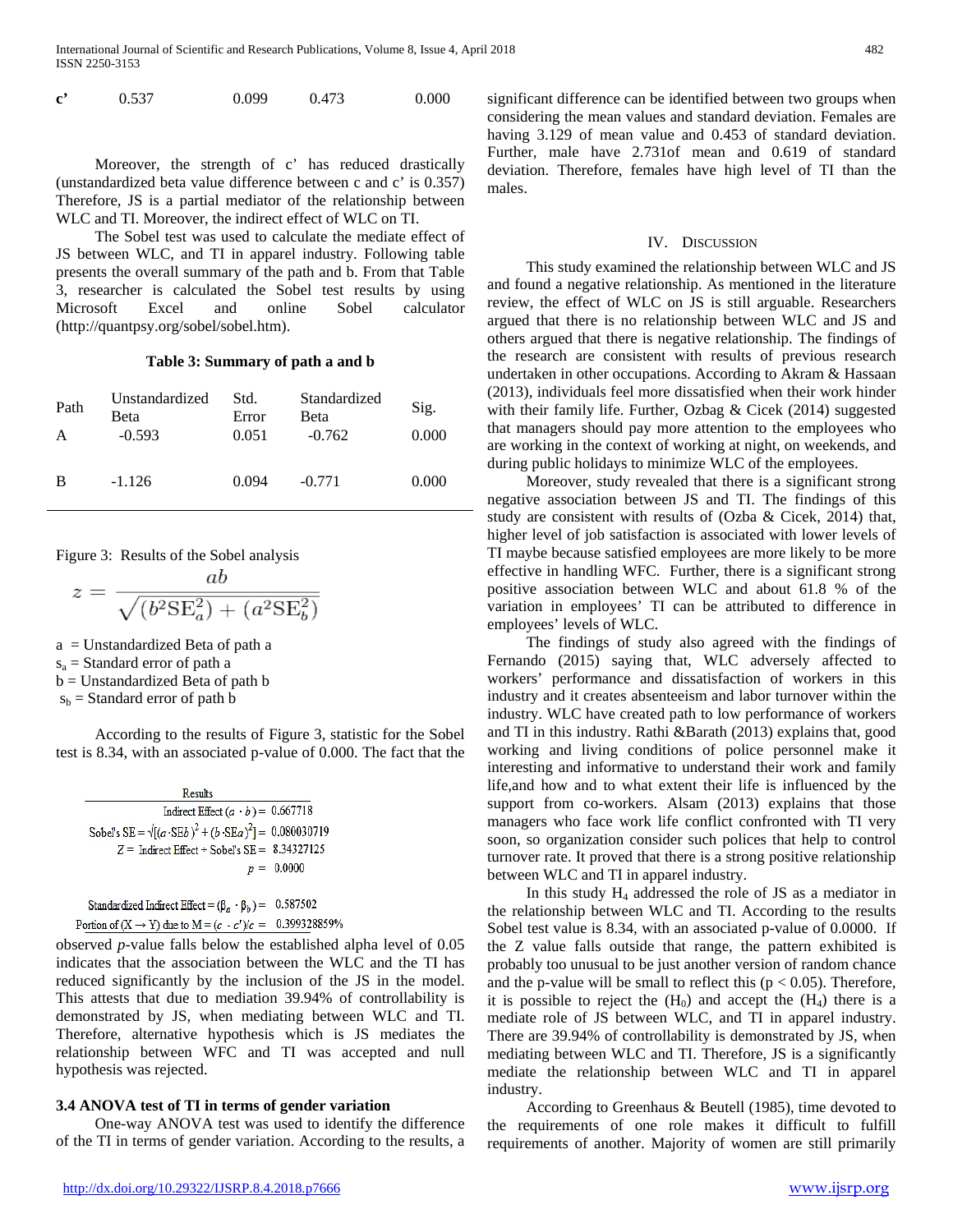responsible for the home and children's activities than the males and difficult to balance the demands arising from family and work roles. This was cause to the higher value of TI of women. Prior researchers were also suggested that the women experience higher levels of WLC than men. The findings of this study are consistent with results of previous research undertaken in other occupations (Umer & Rehman, 2013). It is obvious that women have to take care of her children, husband and other dependents. Also she has to take care of all household affairs like cooking, cleaning etc. By being more educated and competent than in earlier times and sometime even to act as a helping hand to her husband financially she is doing job also. All these responsibilities create work life imbalances and WLC of women which leads to TI among female workers compare to male workers.

## V. CONCLUSION AND SUGGESTION

 According to the concluded results, this study has identified key implications to minimize the employee TI of operational employees in apparel sector. Moreover, these recommendations can be used to minimize the employee's WLC and enhance their JS. Accordingly following are the few implications and recommendations.

 Firstly, Managers should be sensitive to WLC of employees and reduce their work load. Managers have to identify the employees work related issues and have to provide best solution to them. Since employees are like to work with the friendly staff members and management. As an example, an employee who is having infant child dislike to work at the night shifts. In this situation managers have to provide acceptable and friendly solution to her.

 Secondly, it is better to improve the employees' benefits based on their service period and experiences. Apparel sector provides attractive benefits for their employees based on their performances. However, apparel employees have to work hard with their targets. It is enhancing the employees' WLC and TI. Therefore, researcher suggested to introduce service period based benefit system to motivate and retain employees in the organization.

 Thirdly, it is ideal to establish welfare unions to provide special benefits to the employees. Sometimes, apparel can be a strategic business unit of a large scale company. In this situation, the company can provide special offers to their employees through other business units. For the purpose of developing relations among all the employees, company can establish the welfare unions. Through the unions organization can improve the employee's team work, enhance the employer employee relationship and finally the JS of the employee is enhanced. Through the welfare union of the organization can be organized get together parities, trips, New Year festival etc.

 Fourthly, it is necessary to clearly explain the task, duties and responsibilities of the employees. Organizations can clearly explain the task, duties and responsibilities of employee in their recruitment notice. It is useful to recruit the most suitable person to the organization and make employees- job fit. Therefore, it reduces the ambiguity and the turnover rate of the employees. Because, the employee can understand his responsibilities and duties that he should perform in the organization and it minimizes the employee's TI.

 Fifthly, organizations can arrange the special events to spouses and family members of the employee. It helps to get to know each other and identify the working environment. Through this events organization can draw the picture regarding work life of employee in spouse's mind. Further, company can interpret the importance of employees' job to the employee's family.

 Next, it is advised to introduce better leave scheme. The main reason behind this suggestion is most of the employees who are working in apparel sector live far away from their home town and residing boarding places surrounded to the work place. Therefore, this study suggested providing either paid or unpaid leave for employees and it will help to minimize the WLC and TI of employees.

 Finally, organization can facilitate employees through mentoring and counseling services. Experiences in work can impact on employees TI in many ways namely harassment of senior person, family related issue, personal issue etc. In this situation company can provide the mentoring and counseling service for employees those who are affected by above issues and seeking help. It is minimizing the employees WLC and finally it will reduce the rate of labor turnover.

#### **5.1 Limitations of the research**

 The study covered limited geographical area and questionnaires were given to 100 operational level employees from 10 apparel organizations. It would have been more useful if all the apparel firms were covered in the EPZ. However, time period of the research and budget constrains have caused to this limitation. There are some difficulties of getting information from the respondent. Respondents are reluctant to provide answers. Further, this study has been conducted as cross sectional study.

#### **5.2 Directions for future research**

 This study was focused on the operational level employees in apparel industry. The study also can focus on other level of employees. In addition, study can be conducted as a comparative study based on other control variables namely age, marital status and tenant in organization etc. to get the more effective result. Further, this research model can be adapted to the other industries in the economy. Moreover, study recommends considering other factors like training, motivation as mediator to determine the mediation effect between WLC and TI.

#### **REFERENCES**

- [1] Akram, A., & Hassan, M. (2013). Impact of work-life conflict on job satisfaction. *Interdisciplinary Journal of Contemporary Research in Business*, *5*(8), 434-448.
- [2] Alsam, N., Imran, R., Anwar, M., Hameed, Z., & Kafayat, A. (2013). The Impact of Work Family Conflict on Turnover Intentions: Empirical Evidence from Pakistan. *World Applied Sciences Journal*, *24*(5), 628-633.
- [3] Baral, R., & Bhargava, S. (2011). Examining the moderating influence of gender on the relationships between work-family antecedents and workfamily enrichment. *Gender in Management: An International Journal*, *26*(2), 122-147.
- [4] Dheerasinghe, R. (2009). Garment industry in Sri Lanka challenges, prospects and strategies. *Staff studies*, *33*(1).
- [5] Fernando, D. W., 2015. Social stigma on work family conflicts.